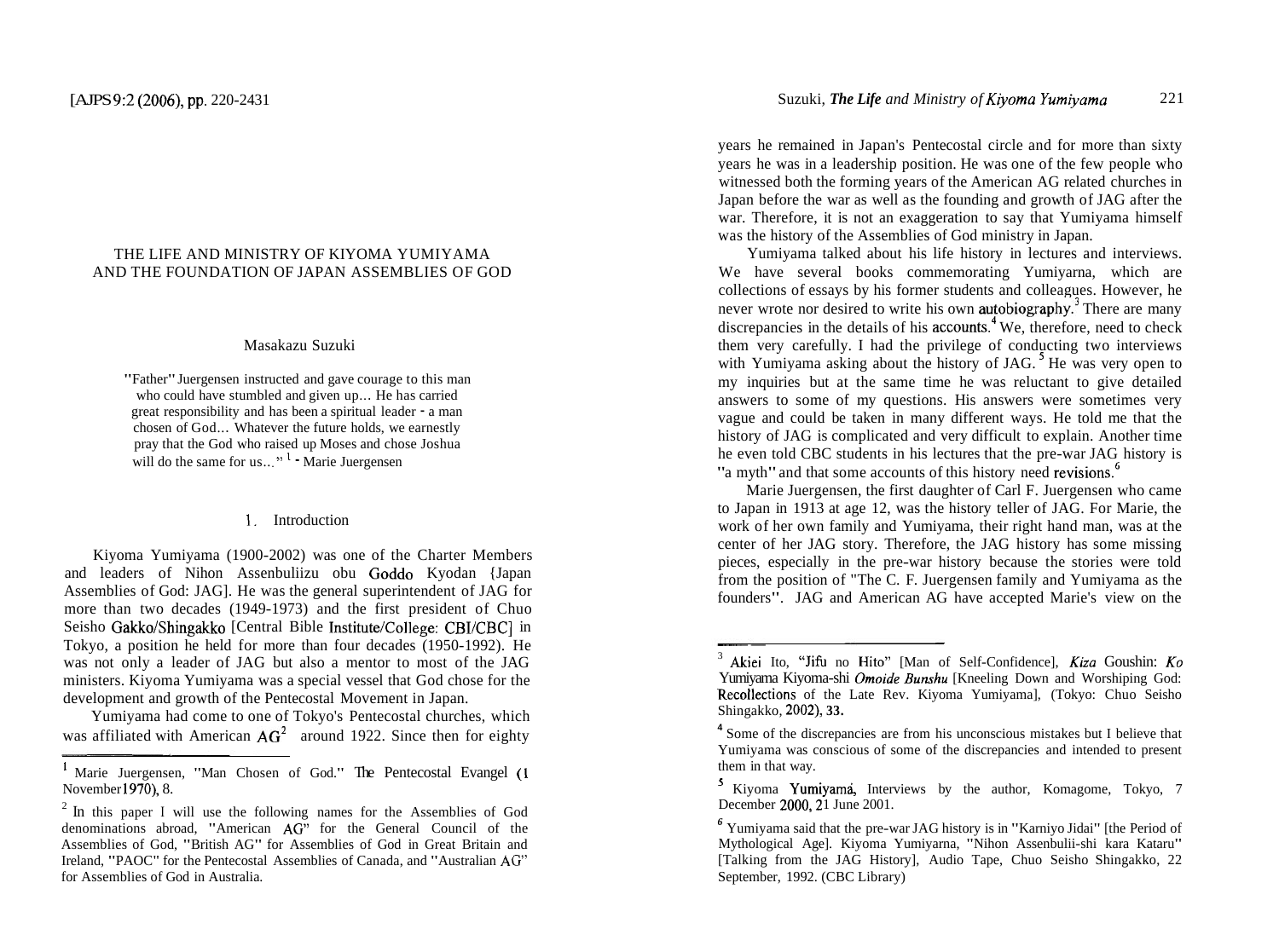history of JAG, as this quote from JAG 2006 *Kirisutokyo Nenkan* [2006 Christian Yearbook] shows:

> In 1913, C. F. Juergensen came to Japan in order to evangelize, and with the cooperation of Japanese ministers, Kiyoma Yumiyarna and others, he founded a denomination.<sup>7</sup>

Both the C. F. Juergensen family and Yumiyama have become legends within JAG, receiving respect and admiration. On the other hand, the work of M. L. Ryan and his group (1907- 1910) were not even known within JAG until articles written by myself and Paul Tsuchido Shew appeared.<sup>8</sup>

The purpose of this paper is to present an objective view of the life and ministry of Yumiyama, hoping to reappraise his efforts as a JAG leader, in order to understand the burden which he carried alone, and to help his successors share that burden. By doing so, especially the postwar years, I tried to point out the characteristics of JAG during its foundation period and the role which Yumiyama had played. There have been three studies done previously on the life of Yumiyama. One was a lecture I gave, "Takinogawa Mission to Sono Shuhen" [Takinogawa Mission and Its Surroundings], another was the section on Yumiyama in Paul Tsuchido Shew's Ph.D. dissertation, and a third was Noriyuki Miyake's "Life and Ministry of Kiyoma Yumiyama". $\degree$ 

2. Sketch of Life and Ministry of Kiyoma Yumiyama

### 2.1. Ehime

Kiyoma Yumiyama was born in the rural village of Ehime on Shikoku Island on August 10, 1900. His family was one of the distinguished clans of a village with a traditional Japanese Buddhist-Shintoist background. He was the third son of the family and he had five other siblings. He started to read the Bible around 1914 or 15, while he was a junior high school student. He had a Christian classmate who gave him a Japanese Bible and he bought an English Bible when a Bible peddler came to his village. Having lost four of his close relatives, death was a keen issue for him in his youth. Also, in seeing his ailing sister in 1917, he decided to attend a Congregational church in Imabari with his friend but he did not continue. After his sister died in January 1918, Yumiyama decided to become a Medical doctor.

#### 2.1.1. Okayama

After graduating from junior high school, Yumiyama went to study at Okayama Igaku Senmon Gakko [Okayama Medical College] in Okayama. However, at college, Yumiyama was very depressed, trying to find the meaning of his life. Studying medicine did not give him peace. The desperate Yumiyama ran to a "Fukuin Dendokan" [Evangelical Mission Hall] alone on Sunday, June 10, 1920. The pastor of the church opened the Bible and showed him John 3:16 and Romans 6:23 and  $\overline{Y}$ umiyama accepted Christ as his Savior.<sup>10</sup> However, we do not know the details of either his personal or church life in Okayama. Yumiyama never talked about it. There were seven registered churches in Okayama in 1920.<sup>11</sup> However, from what Yumiyama mentioned, we cannot ascertain which church he attended. He could have gone to a Congregational, Episcopal, Holiness or some independent church there.

A year after accepting Christ, he quit medical college. He said he wanted to go to Tokyo to become a Christian minister. When he went back home to Ehime to tell his family of his decision "to stop going to Medical College and pursue the life of a Christian minister," he was disowned by his family because of his father's resulting anger. He might have had some other reason for his decision to come to Tokyo. His

<sup>7</sup>"Nihon Assenbuliizu obu Goddo Kyodan" [The Japan Assemblies of God], *Kirisutokyo Nenkan* [Christian Yearbook], (Tokyo: Kirisutokyo Shinbun-sha, 2006), 164. This and all following quotes from Japanese works are my own translation.

**<sup>8</sup>**Masakazu Suzuki, "A New Look at the Pre-War History of the Japan Assemblies of God," *Asian Journal of the Pentecostal Studies,* Volume 4, Number 2 (July 2001): 239-267; Paul Tsuchido Shew, "A Forgotten History: Correcting the Historical Record of the Roots of Pentecostalism in Japan," *Asian Journal of the Pentecostal Studies, Volume 5, Number 1 (July 2002): 23-49.* 

**<sup>9</sup>**Masakazu Suzuki, "Takinogawa Mission to Sono Shuhen" [Takinogawa Mission and Its Surroundings], Paper presented at the Conference of the Japan Society for the Pentecostal Studies, April 20, 2002; Paul Tsuchido Shew, "History of the Early Pentecostal Movement in Japan: The Roots and, Development of the Pre-War Pentecostal Movement in Japan (1907-1945)" (Ph. D. Diss., Fuller Theological Seminary, 2003), 189-195; Noriyuki Miyake, "Life and Ministry of Kiyoma Yumiyama," **www.familyma.com/APS/APS/2003 /APS/APS%2003/APS%2003%2Opapers/Miyake%2Opaper.htm.** 

<sup>&</sup>lt;sup>10</sup> Bokudo Yumiyarna, "Watashi wa Naze Seisho wo Shinjiruka," *Nochi no Arne* [Latter Rain] (Nagoya), (January 1931), 5.

<sup>&</sup>lt;sup>11</sup> 1921 Kirisutokyo Nenkan (Tokyo: Nihon Seisho Center, 1994, reprint), 139-141.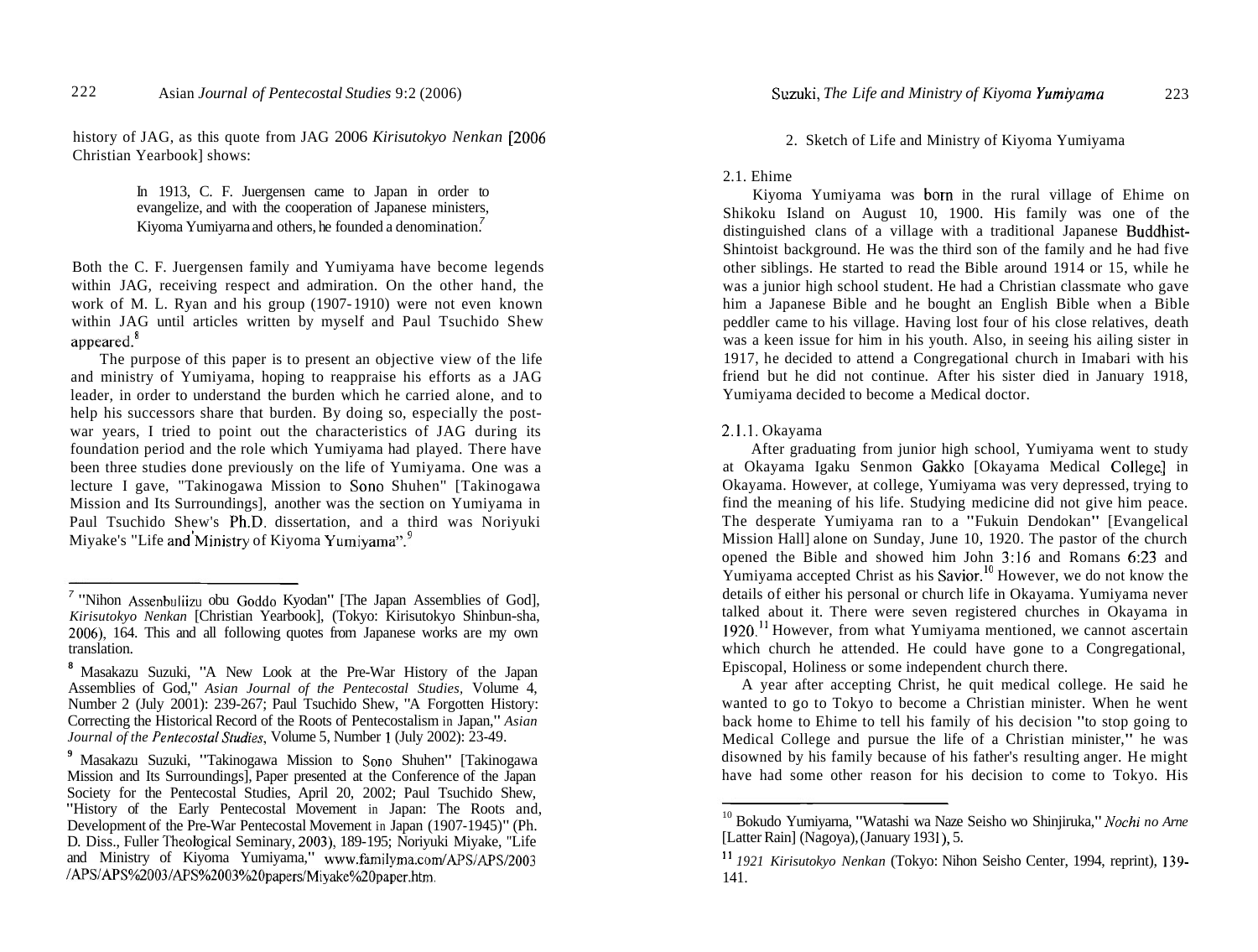decision might have something to do with his marriage. The details of his marriage were never explained fully, but Yumiyama may have been married before coming to Tokyo, since he met his wife while he was studying at medical college.<sup>12</sup> His flight to Tokyo may have been with his new wife.

### 2.1.2. Tokyo

He decided to come to Tokyo in ,1922. After arriving, he started a small mission Sunday school-like work near Ikebukuro. Since there is no mention of a part-time job, it seems he was supported by someone or some denomination.<sup>13</sup> In 1922 or 1923, he was brought to a Pentecostal church at Fujimae in the Hongo District of Tokyo by a certain man who attended his mission. John Juergensen, an American AG missionary, was ministering at this church. Though at first shocked to see the different worship style, Yumiyama kept attending the church and later had a week of Pentecostal Bible study with other Japanese led by John and his wife Esther. During this week-long meeting of fasting and praying, Yumiyama received the Pentecostal experience and spoke in tongues.

> ... with seven other people, I, with the missionary couple, prayed, worshiped, opened the Bible and did other things. Then on the last day within myself a big wave from heaven came, which now we call the filling of the Holy Spirit... The Holy Spirit Himself filled me and I experienced that the Holy Spirit (let me) freely pray, speak, worship, cry, laugh, and roll -- and all are the work of God's Holy Sprit.<sup>14</sup>

The specific date of his Baptism in the Holy Spirit is not mentioned. Marie wrote it happened a few months after he started coming to John's meeting.<sup>15</sup>

Yumiyama started to work with John in 1923. John had a small Bible school and a printing shop. Already married, working with a missionary could have been preferable financially for Yumiyama at that time. John and Esther were his Bible teachers. Yumiyama said he was soon given a teaching position at John's school.<sup>16</sup> Around this time, (September 1, 1923), the disastrous Great Kanto Earthquake destroyed a great part of Yokohama and Tokyo, killing thousands of people. Yumiyama and his wife were in Tokyo but, fortunately, both the Yurniyama's and the church at Fujimae were safe.

Carl F. Juergensen came back from his first furlough in April 1924 with his wife and two daughters. John and his father worked together and helped each other. However, when John opened a church in Akabane in 1924, he took Yoshimaro Namiki as his native worker and Yumiyama was to work mainly with the Carl. F. Juergensen family.<sup>17</sup> After his first furlough from 1927 to 1928, John decided to go to Nagoya and started a new ministry there. Yumiyama emphasized that his separation from John was a peaceful one.<sup>18</sup>

Carl started to work in the Takinogawa District of Tokyo after they came back in 1924, while keeping his old church at Fujimae in the Hongo District. After operating prolonged tent meetings, the Juergensens decided to erect the first Pentecostal building in Japan at Takinogawa in 1925. When the church building was erected there in October 1927, they called it Takinogawa Kyokai (Takinogawa Church) and it became the center of their ministry.

When Yumiyama came to Tokyo in 1922, he still had a desire to become a medical doctor and tried to transfer to a Medical College in Tokyo.

<sup>&</sup>lt;sup>12</sup> Yumiyama later revealed that his marriage was not an arranged one but a love marriage. Kiyoma Yumiyama, "Shu to Aimamieru Sonohi made" [Until the day I meet the Lord], *Hyakumannin no Fukuin* [Gospel to One Million People]

 $<sup>13</sup>$  Yumiyama mentioned that he belonged to a denomination and left to join the</sup> work of John Juergensen. See Yumiyama, "Nihon Assenbulii-shi kara Kataru." 14 Kiyoma Yumiyama, "Nihon no Pentekosute Undo" [The Pentecostal

Movement in Japan], *Gendai Shukyo* [Contemporary Religion] (Tokyo), (2001), 152.

<sup>15</sup> Marie Juergensen, "Heralding the Pentecostal Message in Japan," *The Pentecostal Evangel* (27 June 193 I), 17.

<sup>&</sup>lt;sup>16</sup> Kiyoma Yumiyama, "Seirei no Nagare no Genten wo Kataru" [Talking about the Origin of the Flow of the Holy Spirit], Audio Tape, Kanto Kitouin, 9 June 1997. (CBC Library)<br><sup>17</sup> Kiyoma Yumiyama, "Nihon Assenbulii no Shoki," Audio Tape, Chuo Seisho

Shingakko, 5 May 1995 (CBC Library); Marie Juergensen, "Heralding the Pentecostal Message in Japan," *The Pentecostal Evangel* (27 June 1931), 17.<br><sup>18</sup> Yumiyama. "Seirei no Nagare no Genten wo Kataru."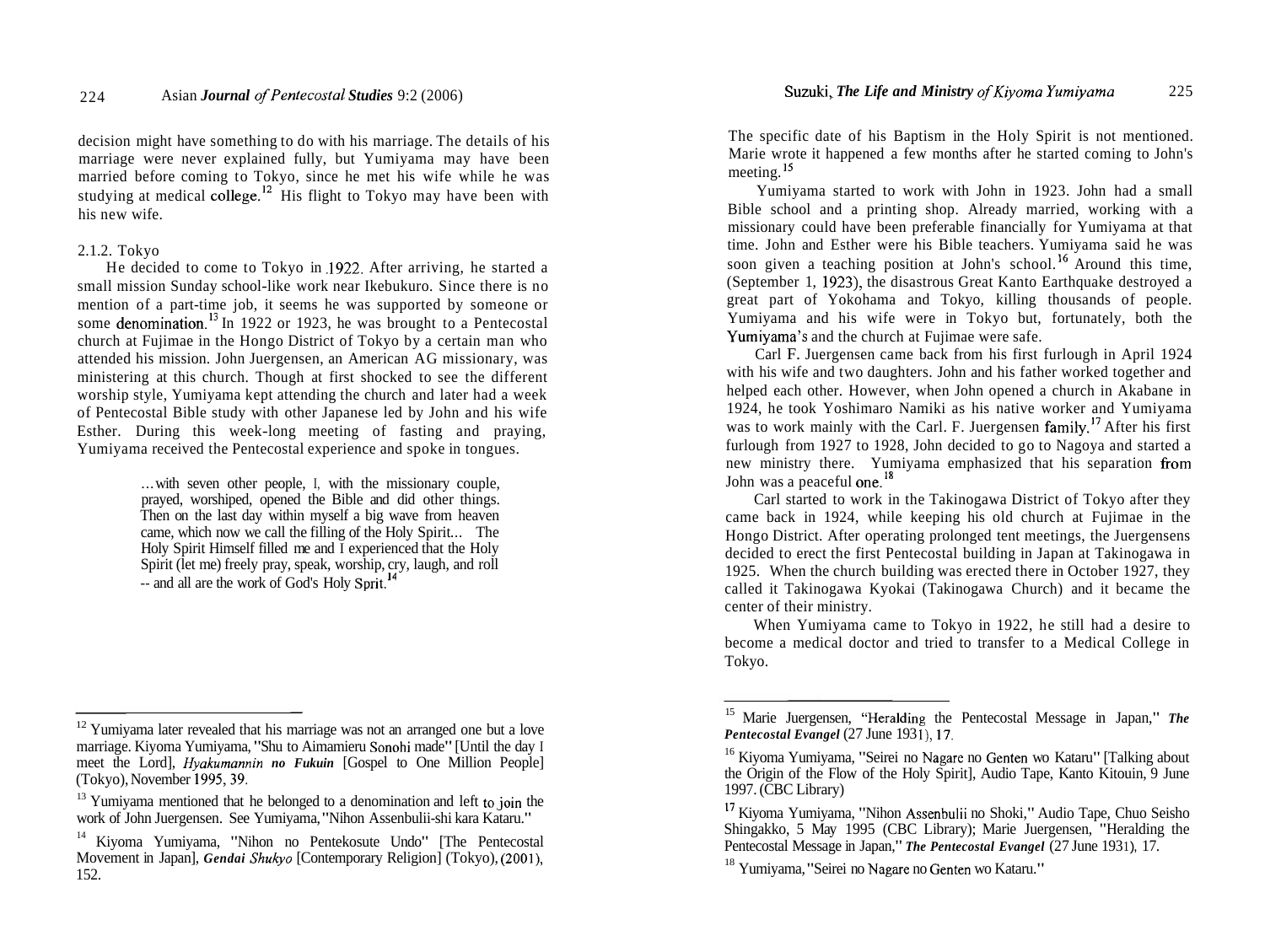I came to the conclusion that I wanted to do both Medical study and Evangelism, and finished the procedure to transfer to Jikei Medical College. But it was a deception and God did not allow me to do the two things at the same time.<sup>19</sup>

However, in starting his own ministry and later working with the Juergensens, his desire to study medicine was fading away. Having worked earnestly with the Juergensens since 1923, in 1926 or 1927, ,after attending a retreat hosted by Fujito Tsuge, a Holiness/Pentecostal minister he finally decided to dedicate himself to ministry. At the retreat, Yumiyama received a vision of the bruised Christ.<sup>20</sup> His decision to become a full time minister may have caused a family crisis. But he was chosen to be the pastor of Takinogawa Church in November 1927. He received his ordination in March  $1928.<sup>21</sup>$ 

### 2.1.3. Visit to Korea

Having become an ordained pastor of Takinogawa Church, one would assume that Yumiyama's life had become stable. But this is far from reality. Though no explanation of the cause of his departure remains, Yumiyama quit the work at Takinogawa Church and left Tokyo around 1928 or 1929. It is told that he went to Korea. However, this visit is unclear and his explanation was often not cohesive. He was definitely away from Takinogawa Church by the spring of 1929 until his return to Tokyo in January,  $1930.<sup>22</sup>$ 

Yumiyama mentioned that he went to Korea to help in the founding of the Korean Assemblies of God. This made his Korea visit unclear.

> It was in 1949. I went there for a year. Among the believers, there was a connection with Koreans. One of the British missionaries came to ask me to help organize the religious

body. Therefore, I went to Korea, evangelized. and helped the founding of the Pentecostal Church.<sup>23</sup>

The year 1949 has to be a mistake. It must be 1929 instead of 1949. Yumiyama mentioned the name of Mary Rumsay in one of his lectures. Yumiyama should have known about Rumsay; however, strangely, in the lecture he said incorrectly that Rumsay was from Britain.<sup>24</sup>

It is clear that his visit to Korea had something to do with a family problem.

> When Yumiyama Sensei was young, he aimed to be a medical doctor. However, receiving the Gospel of Christ, he realized that to become an evangelist was his call and gave up becoming a doctor. This was very much of a shock to his wife. Fui, causing her to become sick, leave the three children to Yumiyama and go back to her parents' home. However, with a fired vision of evangelism, he went to Korea to evangelize with his three little children. At the time, his first daughter Sachiko was seven, his second daughter Emiko was four and his son Aisaku was two... In the train. his son hecame suddenly sick and he died even after receiving a lot of care. **<sup>25</sup>**

In this way, he went to Korea with his three children, as he has mentioned, and lost his two-year old son there.

There is a series of reports in letter form by "Yuumisei" of Korea in *Eien no Mitama* [Eternal Spirit], entitled "Chousen Dayori: Izukue" [Korea News: To Where?]. This happened to be the report of Yumiyama's life in **Korea.**<sup>20</sup> The series started with the November 5, 1934 issue and ends with the August 1, 1936 issue. But the letters are dated from June 10, 1928 to October 10, 1928. The letters are a mixture of fiction and-actual reports. They are written in a rather poetical or

<sup>&</sup>lt;sup>19</sup> Yumiyama, "Shu", 3; Yumiyama, "Nihon no Pentekosute Undo," 150.

<sup>20</sup> Yumiyama, "Shu," 36.

 $21$  None of Yumiyama's credential papers by the churches affiliated with American AG has been found yet. We know neither the exact date nor the ordaining minister.

<sup>&</sup>lt;sup>22</sup> "Takinogawa Tenmaku Shukai-hou" [Report of Takinogawa Tent Meeting], *Nochi no Arne* (1 September, 1929), 6; Tsutomu Tokugi "Shinsho Kyokai no Omoide" [Memory of Shinsho Church], *Kendo 50 Shunen Kinenshi* [The 50<sup>th</sup>] Anniversary of the Dedication of the Church Building], (Tokyo: Shinsho Kyokai, 1977), 21.

<sup>23</sup> Kiyoma Yumiyama, "Oncho no Kiseki" [The Pass of Grace], *Shinri no Hono-n*  [The Fire of the Truth], (Tokyo: Nihon Assenbuliizu obu Goddo Kyodan, 1989), 203-204.

<sup>24</sup> Kiyoma Yumiyama, "Kenzen na Seisho Shinko to Seirei" [Sound Biblical Faith and the Holy Spirit], Audio Tape, Kanto Kitouin, July 1996. (CBC Library)

<sup>25</sup> Yutaka Koishi, "Tsurai, Tsurai Omoide" [Sad, Sad Memory], *Kiza Goushin,*  42.

<sup>26</sup> Yumiyama, "Nihon Assenbulii-shi kara Kataru."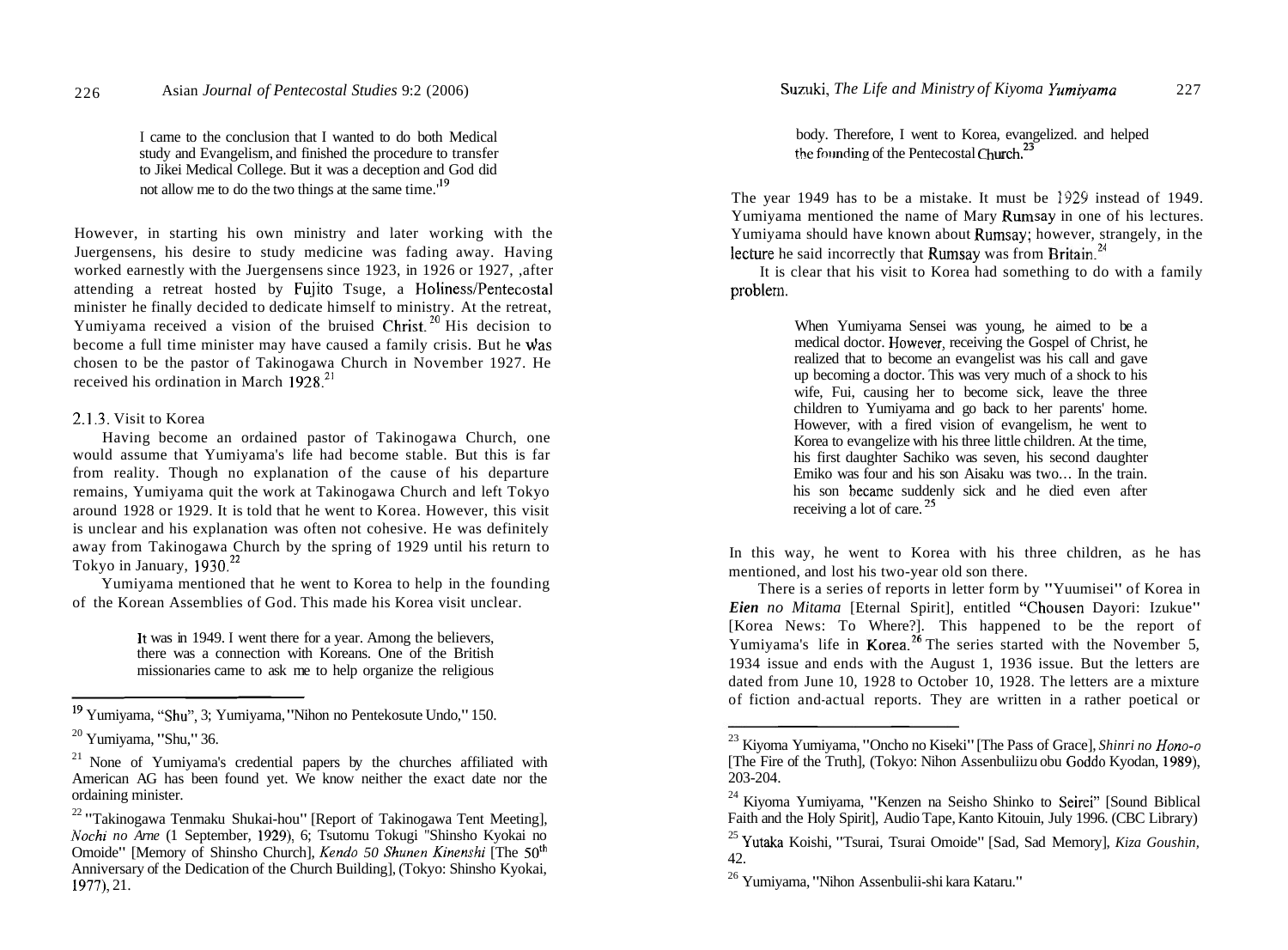sentimental manner. Therefore, it is very difficult to discern the borderline between fiction and reality when reading them.

In those letters, Yumiyama suggested that he had had a terrible family problem, probably a marriage problem, and that he had been very discouraged but decided to stand up for God again. The readers who read them around 1934-1936 would have known what Yumiyama was trying to explain. However, for us, without some guidance, it is very difficult to discern the implications of the letters.<sup>27</sup> In those letters, we find no word mentioning Mary Rumsay or the Pentecostal Church in Korea. Should we completely deny the idea that Yumiyama helped Mary Rumsay? Reading *Chousen ni okeru Shukyo oyobi Kyoshi Ichiran* [The List of Religion and Ceremony in Korea]<sup>28</sup>, 1 thought that there might be a chance that Rumsay needed some help from Yumiyama, as the following explains.

There were three categories of Christian churches in Korea when it was occupied by Japan; churches started by a foreigner, ones started by a Japanese and ones started by a Korean native. Chousen Kirisutokyo Gojunsetsu Kyokai [Korea Christianity Pentecostal Church: KCPC] was categorized as a Foreign Born Church by the government. Therefore, the founder must have been a foreigner. However, in the initial year of the church record in 1934, there were no missionaries registered, but only four native ministers. The government required the founder of a church to reside in Korea and to hold certain ministerial credentials.<sup>29</sup> From this information, we can reason that the founding of the Korean church could have been complicated.<sup>30</sup> Conceivably, Yumiyama could have been  $\frac{1}{\sqrt{1-\frac{1}{n}}}$ 

asked to go **to** Korea to solve the problem. At this moment, I hold the problem.<sup>31</sup> And he might have returned a second time to help Mary Rumsay with some paper work of KCPC in 1934.<sup>32</sup>

# 3.2. Takinogawa, Tokyo

# 7.2 1. Back to Tokyo

After coming back from Korea, he asked some relatives in the countryside to raise his daughters and he came back to Tokyo alone.<sup>33</sup> Yumiyama returned to Tokyo in January 1930.<sup>34</sup> He started to help a satellite mission work of Takinogawa Church at Sendagaya, Tokyo in March 1930. At that time, Sennosuke Suzuki, a Holiness itinerant preacher, was the pastor of Takinogawa Church, but Yumiyama was reinstalled as the pastor of the church in May 1930. The transition was aery quick and surprisingly smooth. It seems he was welcomed back by the Juergensens whole-heartedly. In a letter we read

> Now before I close it is a joy to tell you that the Lord in His own wonderful way has sent us a native pastor for this flock. Our Bro. Yvmiyama has taken the pastorate of this station since May ... We ask you to pray for him especially! Pray that He may be strengthened, anointed and given much wisdom in leading many souls to the feet of Jesus.<sup>35</sup>

 $27$  The letter mentions that Yuummisei was stationed at Fuyo, Korea. If I fully accept the dates of these letters, Yumiyama was in Korea by early summer of 1928 and left Korea in October 1928. If he was in Korea only in 1928, we do not have any record of his activities in 1929.

**<sup>28</sup>***Chousen ni okeru Shukyo oyobi Kyoshi Ichiran* [The List of Religion and Ceremony in Korea], (Seoul: Chousen Soutokufu Gakumukyoku, 1934, 1935, 1936, 1937, 1938,1939, 1940, 1941).

<sup>29 &</sup>quot;Fukyo Kisoku" [Regulation of Evangelism], 1934 *Chousen ni okeru Shukyo oyobi Kyoshilchiran,* 112-1 16.

<sup>&</sup>lt;sup>30</sup> There were four American and no British missionaries in 1935 for Korean Christian Pentecostal Church. See1935 *Chousen ni okeru Shukyo oyobi Kyoshi Ichiran,* 55, 58. The correspondence between Noel Perkin and Mary Rumsay also suggests this complication. See Noel Perkin, Letter to Mary C. Rumsay, 23 March 1939. (Flower Pentecostal Heritage Center: FPHC); Mary C. Rumsay, Letter to Noel Perkin, 12 May 1939. (FPHC)

<sup>31</sup> Yumiyama's second daughter was born on 19 September 1924. Yumiyama mentioned that she was four when she went to Korea. Therefore, it is definite he went to Korea in 1928 or 1929. See Koishi.

 $32$  Mary Rumsay most likely went to Korea from Japan in 1932. This also denies that Yumiyama went to Korea in 1928 or 1929 to help Rumsay. Mary Rumsay was in Japan from summer of 1928 to early 1932. See "Missionaries", *Trust*  (Rochester, N. Y.), (July-August 1928): 2; "Missionaries", *Trust* (January-February, 1932), 2.

**<sup>33</sup>**Yumiyama's wife became sick and eventually she died in a hospital of heart disease in 1941. Yumiyama and his wife never got back together and he lived alone in Tokyo until his daughters came to live with him in the late 1930's. See Yumiyama, "Shu", 39.

<sup>&</sup>lt;sup>34</sup> Takinogawa Kyokai Tsuushin-bu [The Department of Correspondence of Takinogawa Church], "Takinogawa Kyokai Hou" [Takinogawa Church News], Nochi no Ame (1 February 1931), 8.

<sup>&</sup>lt;sup>35</sup> C. F. Juergensen & Wife, Marie & Agnes Juergensen, Letter, June 1930, 2. (FPHC)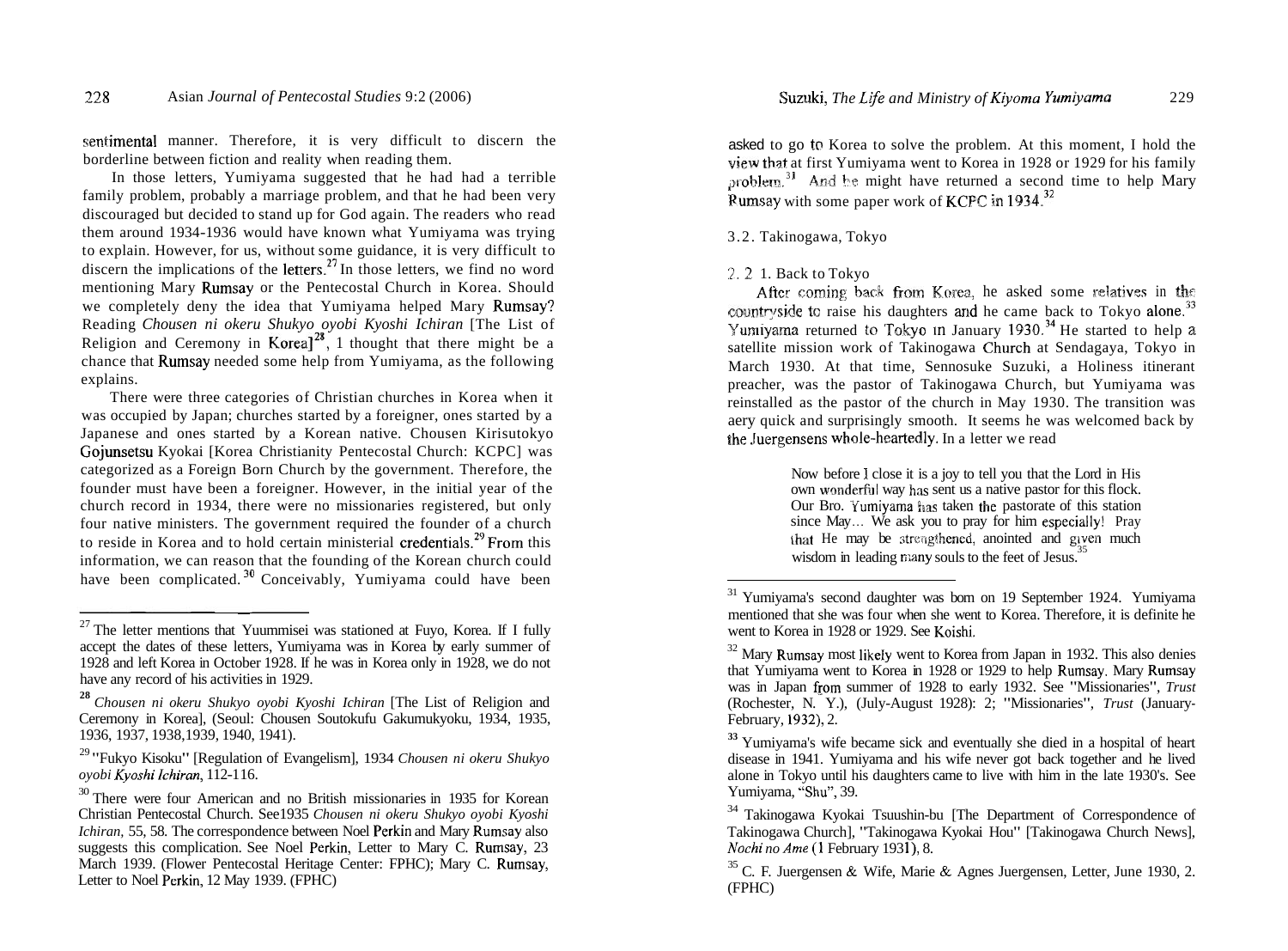2. 2. 2. Takinogawa Seirei Shingakuin [Takinogawa Holy Spirit Bible School]

In May 1930, Yumiyama started to live with Tokuji Tanaka to train him as a minister. After a revival at Takinogawa Church at the end of 1930, Yumiyama decided to re-open a Bible School at the church. He began to show his ability as a leader and teacher. He already had night classes in the fall of 1930 at the church and a day school was officially opened in January 1931.<sup>36</sup> This school should be recognized as the continuation of the school which John Juergensen was previously operating.37 The name of the school which Yumiyama re-started was Takinogawa Seirei Shingakuin [Takinogawa Holy Spirit Bible Schuol: THSBS]. When Yumiyama started the school on his own initiative, Marie and Agnes Juergensen were taking their second furlough.<sup>38</sup> Yumiyama became the principal of the school in May 1931. With the start of this Bible Training School in 1931, the work of Takinogawa Church expanded and they started to call the work "Takinogawa Mission" from 1934. THSBS had about a dozen graduates by 1941. Eventually, THSBS merged with other evangelical Bible schools in Japan, becoming Toa Shingakko [East Asia Seminary] in 1941, after THSC had joined Nihon Kirisuto Kyodan [The United Christ Church of Japan: UCCJ]. Then Yumiyama was appointed as a professor at the seminary.<sup>39</sup>

Yumiyama did not receive any formal Biblical or ministerial training, except his study with John for a couple of years. His language ability in both English and German seemed to help him learn the  $Bible<sup>4</sup>$ 

He was a self-taught scholar. He even said that he had become a Christian reading the  $Bible<sup>41</sup>$  He did not develop his own theology but he could recognize what was being taught by other Pentecostals and was able to present the general Rible knowledge and Pentecostal theology to his students. Moreover, Yumiyama was interested in children's education also. He published *Hikari no Kodomo* [Child of Light] and started a kindergarten in 1937 at Takinogawa Church and it was operated until 1944.

2. 2. 3. Takinogawa Seirei Kyokai [Takinogawa Holy Spirit Church]

Yumiyama acted as the general secretary of Takinogawa Mission.<sup>42</sup> Takinogawa Mission grew to be Takinogawa Seirei Kyokai [Takinogawa Holy Spirit Church: THSC] in 1938, separating from Nihon Seisho Kyokai [Japan Bible Church: JBC] which was the main church body of American AG missionaries. Marie Juergensen, Carl's daughter, and Yumiyama were two pillars of THSC.<sup>43</sup> After 1938, THSC was led by Yumiyama and Marie Juergensen and JBC was led by Norman Barth and Jun Murai. THSC joined UCCJ but JBC had split over theological and leadership problems before joining UCCJ in  $1941$ .<sup>44</sup> Some JBC churches joined the UCCJ and some remained independent under Murai's Iesu no Mitama Kyokai [Spirit of Jesus Church]. When THSC joined UCCJ, Yumiyama changed the name of his church to Shinsho Church, since another Takinogawa Church was in UCCJ.

From 1930 to 1941, Yumiyama was busy as the pastor of Takinogawa Church, the principal of Takinogawa Seirei Shingakuin Takinogawa Chileri, the principal of Takinogawa Scher Shingakuhi<br>
[Takinogwa Holy Spirit Bible School], the editor of both *Kodomo no*<br> *Tomo* [Friend of Children] and *Eien no Mitama* [Eternal Spirit], the<br>
principal of M *Tomo* [Friend of Children] and *Eien no Mitama* [Eternal Spirit], the principal of Megumi Youchien [Grace Kindergarten], and the director of the denomination. He had the support of the C.F. Juergensens, but in

Pentecostal theology. Carter introduced to him Stanley Horton's book. See

<sup>41</sup> Yumiyama, "Nihon Assenbulii-shi kara Kataru."

<sup>&</sup>lt;sup>36</sup> Kivoma Yumiyama, "Pentecost in the Land of the Rising Sun", *World Pentecost* (1971), 10. Presently CBC holds the view that the school was founded in 1930.

**<sup>37</sup>**Yumiyama was appointed to be the teacher of Takinogawa Holy Spirit Church in 1925, and the principal in 1931. See "The Resume of Kiyoma Yumiyama, the General Superintendent", "Monbudaijin Shuumukacho" [The Paper Addressed to the Religion Department at the Ministry of Education for the Founding of JAG], n.d. (CBC Library)

<sup>38</sup> Marie Juergensen, Letter, 31 March 1933. (FPHC)

 $39$  Toa Shingakko, "A Letter of Appointment by the president of Toa Shingakko,"<br>Yumiyama Collection, 11 April 1932. (CBC Archives)

 $40$  Howard Carter and Lester Sumrall visited Tokyo in 1936. Donald Gee visited in 1937. From these people Yumiyama was able to learn the up-to-date

<sup>&</sup>lt;sup>42</sup> "Takinogawa Mission Tokubetsu Seikai Hou" [Takinogawa Mission Special Conference]. *Nochi no Ame* (October 15, 1934), 2.

<sup>&</sup>lt;sup>43</sup> John Juergensen remained in Japan Bible Church and he was a board member of this denomination, not belonging to Takinogawa Holy Spirit Church with his parents and sisters. "Nihon Seisho Kyokai," 1940 *Kirisutokyo Nenkan,* 123; "Takinogawa Seirei Kyokai", 1940 *Kirisutokyo Nenkan,* 124- 125. No accounts which talk about this separation have been found.

<sup>44</sup> See Suzuki, "A New Look," 262-263.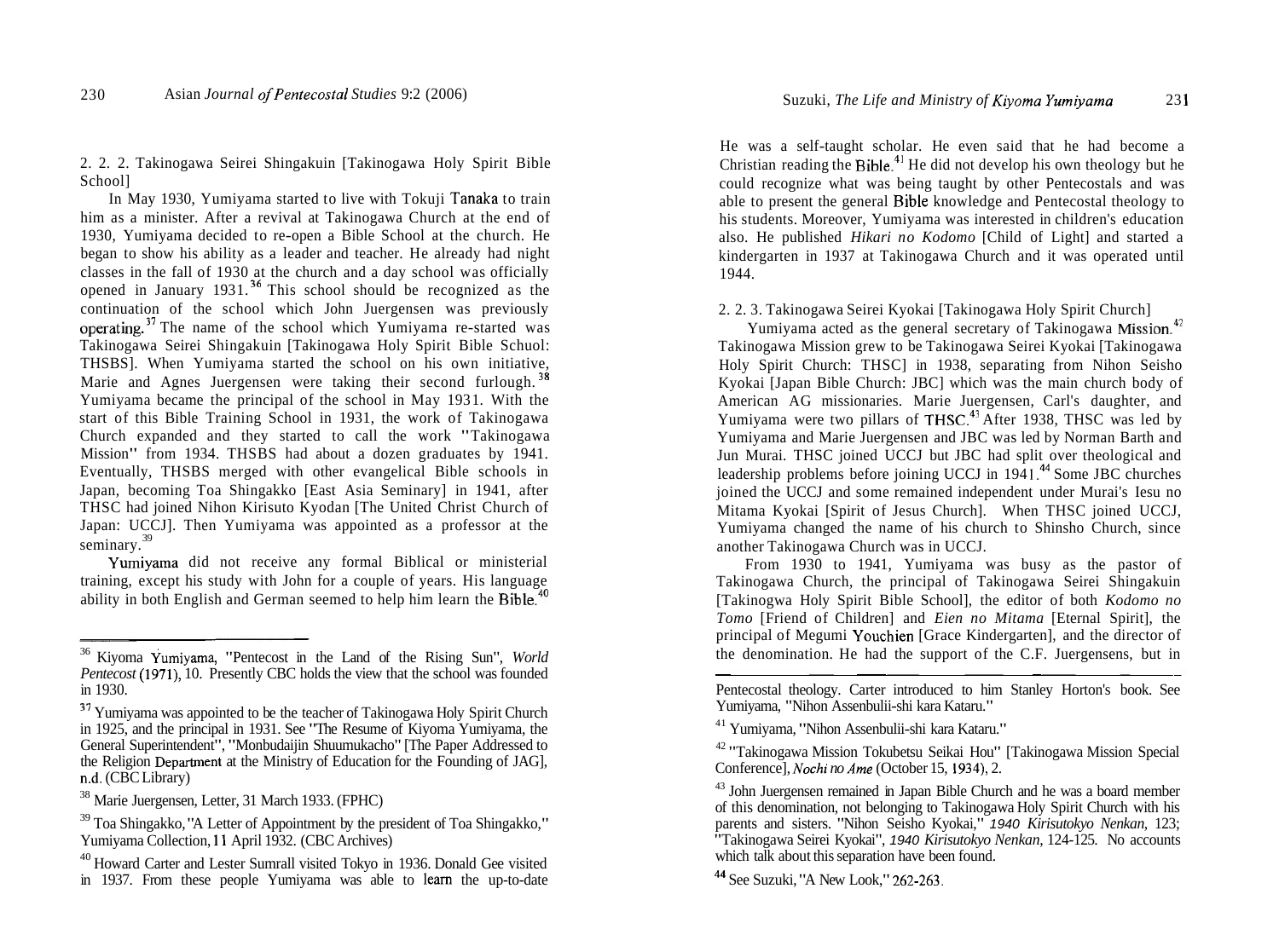1940, Carl F. Juergensen died in Karuizawa, Nagano. Marie, Agnes and their mother left Japan in 1941. Before they left, the property of Takinogawa Church was transferred to the Japanese congregation directed by Yumiyama in June 1941. Left without the Yuergensens, Yumiyama now had to lead his flock alone.

### 2. **3.** War Period

#### 2. 3. 1. During the War

Yumiyama was the pastor of Shinsho Church throughout the war. Like all other Japanese churches, Shinsho Church had to face many difficulties. The only thing Yumiyama could do was to survive Fortunately, he was not asked to go to the war front but like many other people, he was required to work in factories." He was not persecuted by the government like some of the Holiness ministers. The Pentecostal Christians were so small in number that the government did not care about putting any special restriction over them. During the war, like most Japanese Christians, Yumiyama did not stand against militaristic Japan, with its Emperor-God. The Christian churches lost their members, left the cities or were sent to the battlefront. Some of the Pentecostal ministers went to the war and two of them were actually killed during the

war.<br>During this period, one member reports that Shinsho Church's attendance went to below ten people. <sup>46</sup> But the *1943 Nihon Kirisutokyodan Nenkan* [1943 The United Christ Church of Japan Yearbook] has the record that Shinsho Church had twenty people attending Sunday morning church services.47 God protected Yumiyama, who was living there alone, and his church building, though much of Tokyo was burning.

#### 2. 3. 2. After the War

Shinsho Church was one of the few church buildings that remained standing in Tokyo after the war. Marie Juergensen came back to Japan in 1948 and she joined the work of Yumiyama at Shinsho Church.

> But it (the Shinsho Church building) too had boarded up windows. Forty window panes broke at one time when a bomb fell a block away! The once white walls are blackeverything much in need of repair- the sight rather shocked me.<sup>48</sup>

Yumiyama could immediately start evangelizing under occupied Japan, since the church building was sufficiently secured. In God's Providence, the war defeat and the policy of the American Occupation Forces helped Christian churches in Japan to grow. General McArthur was a greak motivator the Christianization of Japan and he helped the former missionaries to come back to Japan quickly. Moreover, Christian GI's in the occupation forces encouraged the Japanese Christians.

#### 2.4. The Foundation of Japan Assemblies of God

Yumiyama played one of the main roles in designing JAG. Seeing the past history of the Pentecostal denominations, it is clear that he wanted to establish a denomination, over which Japanese natives had full control.<sup>49</sup>

> . . . (pre-war) Missionaries had the mentality of being boss to the native workers. Therefore, before the war there were about sixty missionaries who had come to Japan but they could not establish a denominational body.. . I thank God that because missionaries who could cooperate with me with endurance came to Japan after the war, we could establish a denomination.<sup>50</sup>

<sup>&</sup>lt;sup>45</sup> Kiyoma Yumiyama, "Nihon Assenbulii no Shoki" [The Beginning of Japan Assemblies of God], Audio Tape, Chuo Seisho Shingakko, 9 May 1995. (CBC) Library)

<sup>46</sup> Kazu Wada, "Watashi no Sukuwareta Koro" [Around The Time I Was Saved], *Kendo 50 shunen kinen-shi,* 25.

<sup>47</sup>*1943 Nihon Kirisutokyodan Nenkan* [I943 The United Christ Church of Japan Yearbook], (Tokyo: Nihon Kirisuto Kyodan, 1943), appendix 61.

**<sup>48</sup>**Marie Juergensen, Letter, 19 April 1948,2. (FPHC)

<sup>&</sup>lt;sup>49</sup> Before the war, Japan Pentecostal Church was operated completely by the missionaries and Japan Bible Church and Takinogawa Holy Spirit Church was the collaboration work of both missionaries and Japanese workers. Yumiyama abhorred the missionaries who used the natives, making themselves boss.

**<sup>50</sup>**Kiyoma Yumiyama, "Nihon Assenbulii Kyodan no Shoki," Audio Tape, Chuo Seisho Shingakko, 24 May 1994. (CBC Library)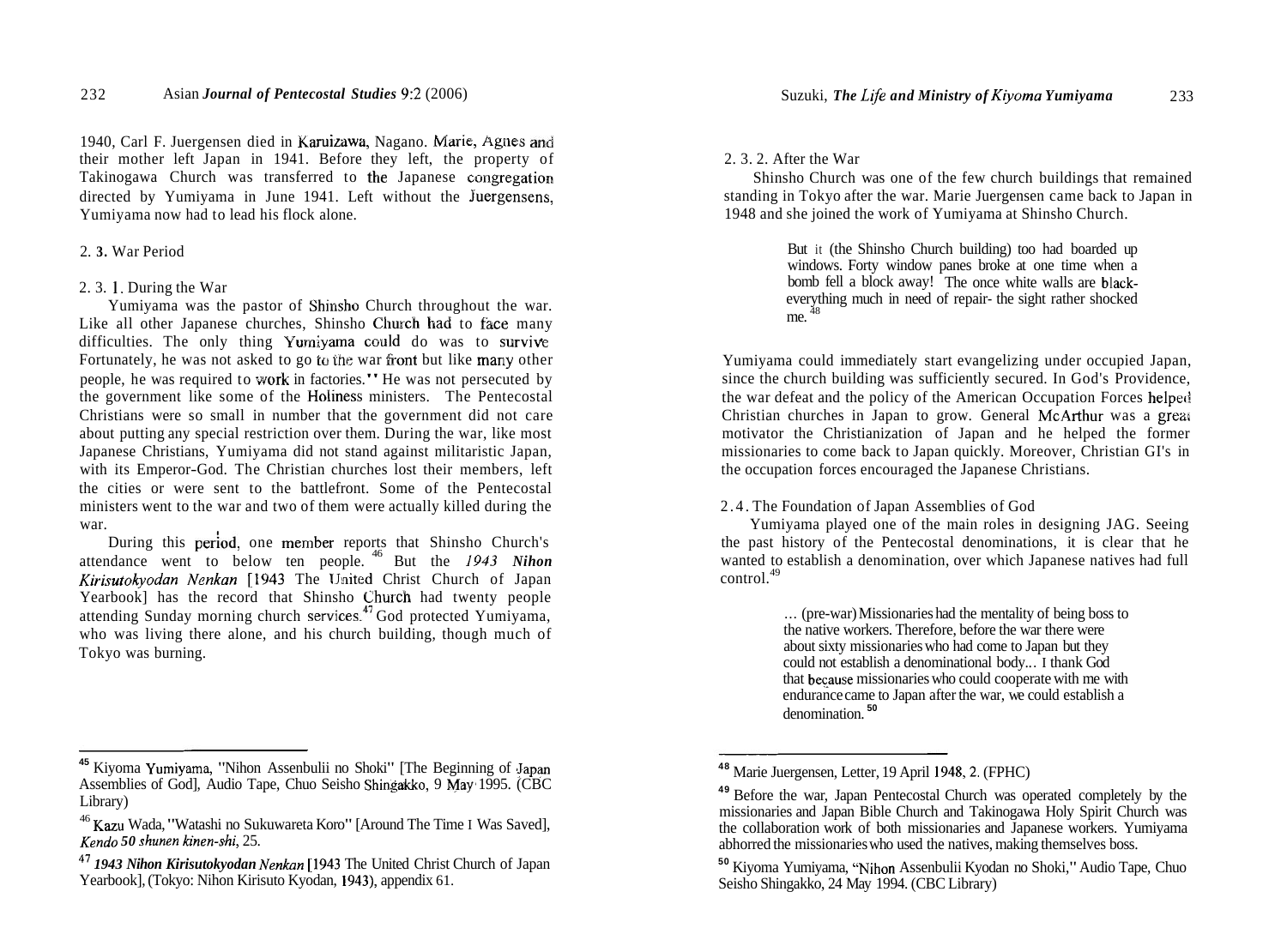### 2.4. 1. Movement Toward the Organization of a Pentecostal Church

After the war some Japanese Pentecostal ministers started to dream about reorganizing a Pentecostal denomination in Japan. Two female ministers, Tsuru Nagashima and Kaneko Ohchi, became the catalysts of this work. They arranged the meeting between Hajime Kawasaki, one of the former JBC ministers and Yumiyama.<sup>51</sup> At their first meeting, both Kawasaki and Yumiyama agreed on the idea of reorganizing Pentecostal Christians in Japan. 'They organized the First conference in April 1947. Yumiyama edited and published *Seirei no Akashi* [Witness of the Holy Spirit] in April 1947, reporting about this conference. This newspaper helped the old Pentecostal Christians have a new communication network. Yumiyama also sent a report of this firsr conference to *Pentecostal Evangel* in 1947.<sup>52</sup> Organizing the Pentecostal Christians was not at all an easy task. Although they had a few conferences together, every time there were obstructions to unity.<sup>53</sup> They had worked for two years to organize a Pentecostal body but they needed to have one more push from outside in order to succeed.

After the war, American AG wanted to establish a strong Assemblies of God denomination in Japan. Jessie Wengler remained in Japan during the war as a hostage and after thc war she was appointed to be the Field Director of American AG. The American **AG** began sending both veteran and new missionaries to Japan one after another. Therefore, the Japan Field was established soon, ready to help Japanese Pentecostal Christians any time. John Clement, a former British AG missionary, was sent by American AG to organize an Assemblies of God denomination and start a Bible school in Japan in  $1949.^{54}$  Finally, the January 1949 visit of Noel Perkin, Foreign Mission Secretary, and Gayle F. Lewis, Assistant

General Superintendent of American AG helped clear the way for the organization of an Assemblies of God denomination and by March everything was finally ready.<sup>55</sup> There was a wonderful unity of American AG missionaries, some pre-war THSC ministers and some pre-war JBC ministers.

# 2.4.2. The Founding of Japan Assemblies of God

The American AG missionaries and Japanese ministers met at Shinsho Church for the founding meeting of JAG on March 15, 1949. At this founding conference Yumiyama insisted that he become head of the new denomination as well as principal of the new Bible school which they were going to start. With neither money nor power, Yumiyama was chosen to be both the general superintendent of the denomination and the principal of the Bible school. This only happened because of his close relationship with Clement. Marie Juergensen pleaded for Yumiyama to step down and let Clement be the president of the Bible school; however, Yumiyama did not change his mind.<sup>56</sup> Clement accepted Yumiyama's desire and decided to support JAG and CBI as the Japan Field Director and the director of CBI. Yumiyama and Clement worked together and were liaisons to both the Japanese ministers and American AG missionaries.

# 2.4.3. Kiyoma Yumiyama and John Clement: Liaisons

Since Yumiyama and Clement were good friends from before the war, for Yumiyama it was great to have John Clement back in Japan representing American AG. Yumiyama and Clement met at Karuizawa in the summer of 1948 before the founding of JAG and it seems that they generally agreed on the idea of uniting the Pentecostal believers in Japan, dissolving the former denominational divisions and becoming one body. Yumiyama emphasized that this meeting with Clement was essential to the founding of  $JAG$ .<sup>57</sup>

<sup>51</sup> Hajime Kawasaki, *Kitakaze yo Okore: Jinsei 50 nen no Kaiko* [Come the North Wind: Recollection of **50** years of my life], (Tokyo: Megumi Fukuin Kirisuto Kyokai, **1992), 101-102;** Nihon Assenbuliizu obu Goddo Kyodan Rekishi Hensan Iinkai [The History Compilation Committee of Japan Assemblies of God], *Mikotoba ni Tachi, Mitama ni Michibikarete* [Standing on the Word, Guided by the Spirit], (Tokyo: Nihon Assenbuliizu obu Goddo Kyodan, **1999), 77-78.** 

**<sup>52</sup>**Kiyoma Yumiyama, "The Glory of the Lord in Japan", *The Pentecostal Evangel* **(21** June, **1947), 9.** 

**<sup>53</sup>**Kawasaki, one of the charter members of JAG, mentioned that in the forming days of JAG, Satan attacked them a few times, meaning there was some great turmoil among the Pentecostal ministers. See Kawasaki, **102-103.** 

**<sup>54</sup>**John J. Clement, Letter to Paul F. Klahr, **20** July **1961.** (CBC Archives)

<sup>55</sup> Perkin and Lewis stayed in Japan from January **22** to **26.** They had conferences with their missionaries and another conference with the Japanese workers. They wanted to organize an Assemblies of God Council in Japan. See Gayle F. Lewis, "A Global Diary: Around the World for Christ in **75** Days!" *The Pentecostal Evangel* **(18** May **1948), 6;** Kawasaki, **103.** 

<sup>&</sup>lt;sup>56</sup> Yumiyama insisted on becoming both the general superintendent and the president. See Yumiyama, "Nihon Assenbulii no Shoki".<br>
<sup>57</sup> Ibid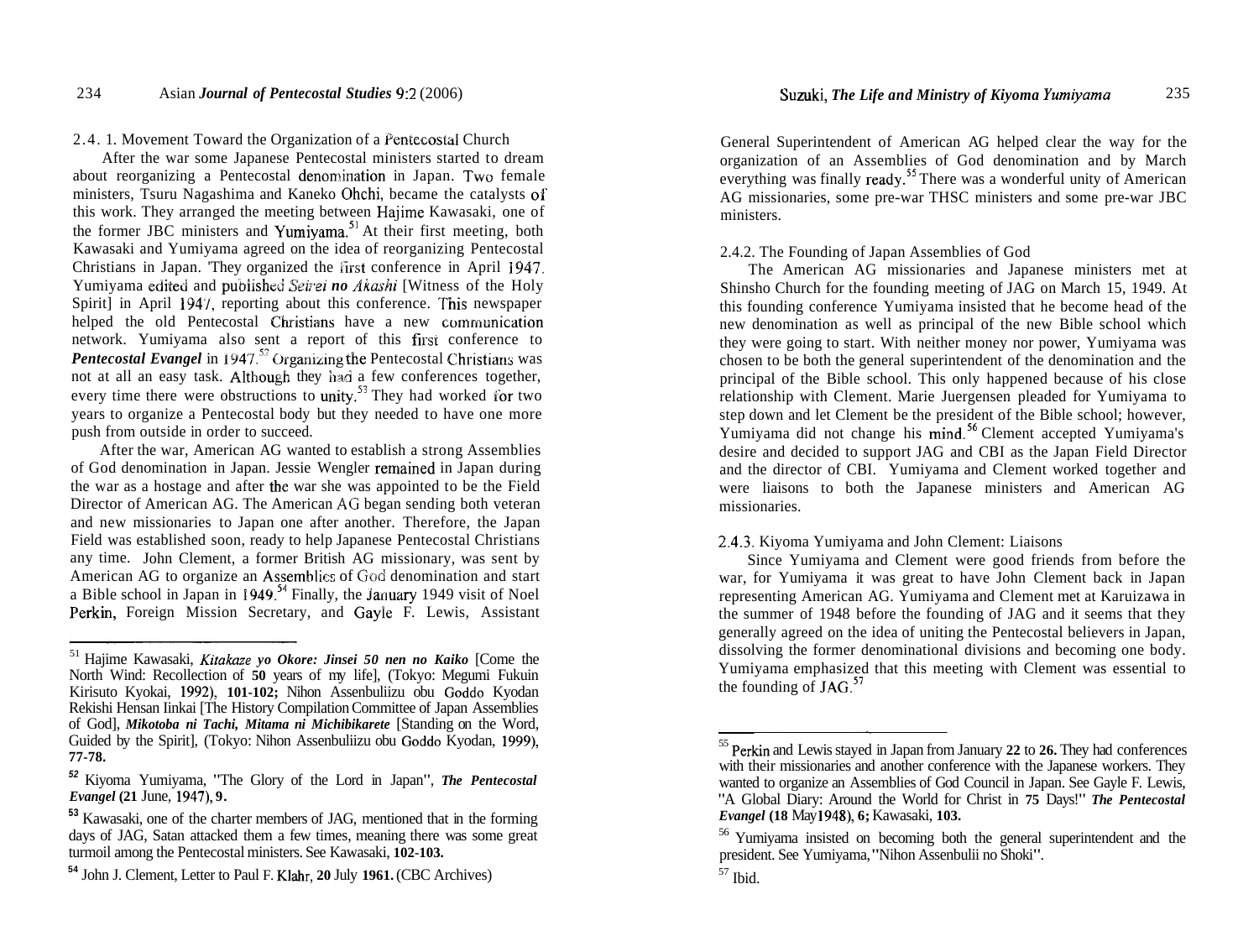Yumiyama called Clement "his other half'. **58** He recalled their relationship:

> He became my best helper. He strove hard to organize JAG. I respect him and I am proud he is a good sympathizer. He was very patient and humble. He always walked behind my steps and never tried to expose himself; therefore, it was very easy for me to do my job... I think this is one of the causes of the JAG's growth in its beginning years.<sup>59</sup>

John Clement later wrote about his relationship with Yumiyama as follows.

> In the summer of 1934, you may recall our walking together up Sunset Point, Karuizawa, when you said that you felt the Lord would have us together in Bible school work in Japan. Sixteen years later after World War II, it came to pass... There were days of sharing! We shared the administrative office together, shared in travel and sleeping accommodations, shared your 'obentos' and my sandwiches, and on one occasion we even shared a sermon which I began and you finished! That was how well we worked together... Our greatest joy, however, was to see the work grow through the united effort of nationals and missionaries working together. The first graduation was a real break-through.  $60$

2. **4. 4.** Yumiyama as Principal of CBI and General Superintendent of JAG

Yumiyama re-opened Seirei Shingakuin at Shinsho Church in April **1949.** In April **1950,** Seirei Shingakuin moved to the Komagome Campus and it became Chuo Seisho Gakko (CBL'C), changing from a church sponsored school to a denominational school. In **1953,** Yumiyama moved out of Shinsho Church, resigned from its pastorate position, and lived on the CBI campus. He started to work full time as the general

superintendent of JAG and the principal of CBI, as his responsibilities were demanding. $6!$ 

These responsibilities required various kinds of work. When the school began, there were no Japanese textbooks. So Yumiyama had to make them and his orations were made into mimeographed copies. His teaching method was to read English texts and translate them into Japanese, while students took notes. However, he was remembered as a good teacher and respected by his students. He had an air that made the students revere him. Moreover, as the general superintendent of JAG, in addition to his everyday tasks, he was asked to preach every year at the annual conferences. He was also invited as a special evangelist to various churches and conventions. It seems there was no JAG church member who had not seen or heard him.

# **2.4.** 5. The Polity of Japan Assemblies of God

Yumiyama strongly felt that Japan did not need a loose fellowship but a centralized denominational body.<sup>82</sup> From its beginning, JAG was a denomination and it gave their general superintendent strong authority. $^{63}$  Yumiyama wanted the Japanese to have strong control over the denomination, letting the missionaries help them. The Japan Field and the Foreign Division of American AG allowed this and supported Yumiyama and his JAG.

This report of the Japan Fields shows their view on the polity of JAG and the reason why they had decided to accept that polity:

> Fortunately, there were some Assemblies of God missionaries with pre-war experience in Japan. The constitution which is now being used, and at present worked on for revision, was planned to avoid the more grave pitfalls into which some missions have fallen. For example, the Japanese body connected with three large evangelical

<sup>58</sup> Ibid.

 $59$  Yumiyama, "Nihon Assenbulii Kyodan no Shoki."<br> $60$  John and Anne Clement, Letter to Yumiyama, 26 February 1974. (CBC Archives)

 $<sup>61</sup>$  The Japan Field of American AG supported CBI and Yumiyama financially.</sup> "The orei for the General Superintendent of the Japan Assemblies of God be increased to \7,000 per month." (Underlining original) "1957", Annual Business Meetings of the Japan Filed Fellowship of the Assemblies of God: Decisions and Policies, JFF Papers, n.d. (CBC Archives). "Orei" means the money of appreciation in Japanese.

<sup>62</sup> Kouichi Kitano, "Ajia ni okeru Assenbulii Kyodan no Kyokai Seido" [The Polity of the Assemblies Denominations in Asia], *Koudan* [Pulpit] (Tokyo), (1994), 3-13.<br> $63$  Yumiyama, "Nihon Assenbulii no Shoki."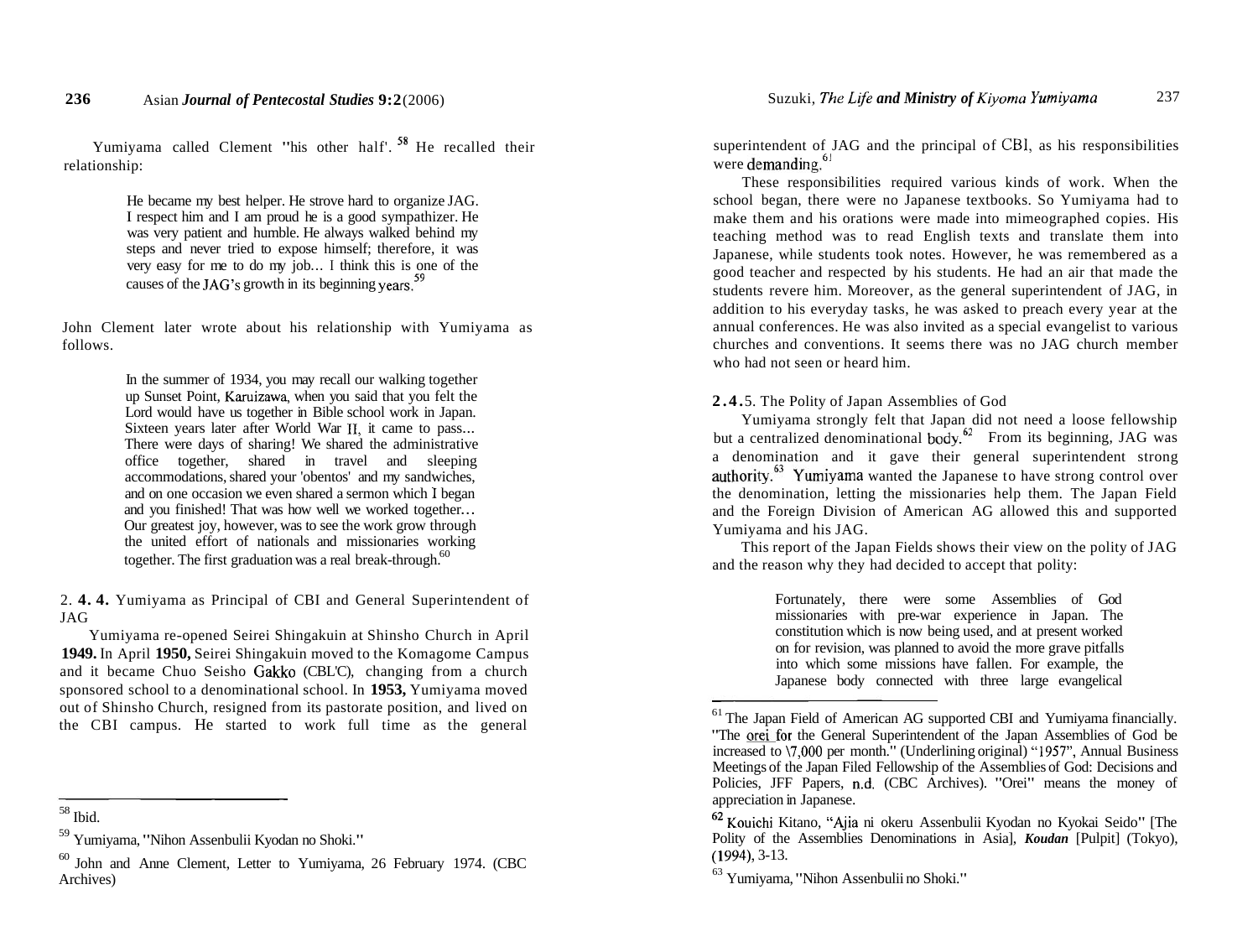missions has fallen... The basic cause for such action might be stated as an attempt to force an American-type democratic church organization upon the Japanese who are not prepared for it in their thinking... Some of the problems that occur in the churches out here are a result of the problems of "democracy" in the country itself.<sup>64</sup>

JAG kept a very good relationship with American AG, which wanted to spread the Pentecostal message to Japan, responding to the requests of the Japan Field and JAG. They kept sending new missionaries and support to JAG.

ä,

2. 4. 6. Japan Assemblies of God, the Only Assemblies of God in Japan

After the war, not only American AG, but also Australian, Canadian, and British AG sent their missionaries to Japan. JAG cooperated with them and Yumiyama was the one with whom they had to make a contact and ask for direction and support. JAG supplied them with native workers and the missionaries supplied the finance. In this way, JAG and AG missionaries started to successfully erect churches in the various regions of Japan. However, there was always friction and misunderstanding between the Japanese ministers and the missionaries. Therefore, Yumiyama and Clement shared a very important role, especially uniting the ministry of JAG and American AG. After Clement went back, Leonard Nipper became the field director and he also kept a good relationship with Yumiyama.<sup>65</sup>

When an AG missionary came to Japan, Yumiyama explained to them that he wanted to have one native AG denomination in Japan and emphasized that there should be no other AG denomination in Japan. Yumiyama wanted other Assemblies of God to join JAG.<sup>66</sup> British AG first formed their own denomination but joined JAG in May 1956. However, they left Japan, leaving their work to JAG in  $1965$ .<sup> $67$ </sup> PAOC disagreed with Yumiyama's idea of one AG denomination in Japan and

took their missionaries out of Japan and sent them to Hong Kong in 1961.<sup>68</sup> Their withdrawal was rather abrupt.

> Correspondence from G. R. Upton to Rev. K. Yumiyarna and Maynard Ketcham indicates that the Japan Assemblies of God had certain desires about limiting the role of the Pentecostal Assemblies of Canada within their indigenous work. It is clear that the Japan Assemblies of God had strong ties with the American Assemblies of God missionaries in their midst. Mutual agreement was reached in turning over the invested work of the Canadians to the Japanese and American Assemblies of God in Japan.<sup>69</sup>

JAG has kept strong ties only with American AG. However from the point of view of PAOC, JAG was a combination of Japanese and American Assemblies of God.

2. 5. The Path to the Independence of Japan Assemblies of God

## 2. 5. 1. Stable Growth of Japan Assemblies of God

Until the Japanese churches became financially stable in  $1970$ 's, the JAG churches and its Bible School were financially and physically supported especially by American  $AG<sup>70</sup>$  In other words, it was almost impossible for JAG to make evangelical efforts without the help of missionaries. Later American and other AG denominations all gave their assets to JAG. Therefore, JAG owes so much to the Pentecostal Christians abroad for its establishment and growth.

> Up to the present the Bible School has been the property of FMD (the Field Mission Department), and officially the American Assemblies of God is operating it. The Board

<sup>64 &</sup>quot;The Nature of the Organization of the Japan Assemblies of God," 1956, 1. (Emphasis original) (Assemblies of God World Mission: AGWM)

 $<sup>65</sup>$  Clement was the director of Japan Field from 1949 to 1957. Leonard Nipper succeeded him until 1961.</sup>

<sup>&</sup>lt;sup>66</sup> Yumiyama, "Nihon Assenbulii no Shoki."<br><sup>67</sup> Mikotaba ni Tachi, 106,333.

<sup>68</sup> Thomas William Miller, Canadian Pentecostals: *A Histov of the Pentecostal Assemblies of Canada,* (Ontario, Canada: Full Gospel Publishing House, 1994), 342-343; Lila Skinner, "Therefore and.. . Teach", *The Pentecostal Testimony*  (November 1961), 21.

 $^{69}$  D. Louise Ford, "The Contribution of Canadian Missionaries to Pentecostalism in Japan: Teaching Notes," 18 November 2003, 10. (PAOC Archives)

 $10$ <sup>0</sup> In 1952, 75 percent of JAG annual revenue and 89 percent of CBI annual revenue was supplied by support from abroad. In 1959, they decreased to 61 percent and 56 percent, and in 1964, 22 percent and 45 percent. See *Mikotoba ni Tachi,* 101, 103.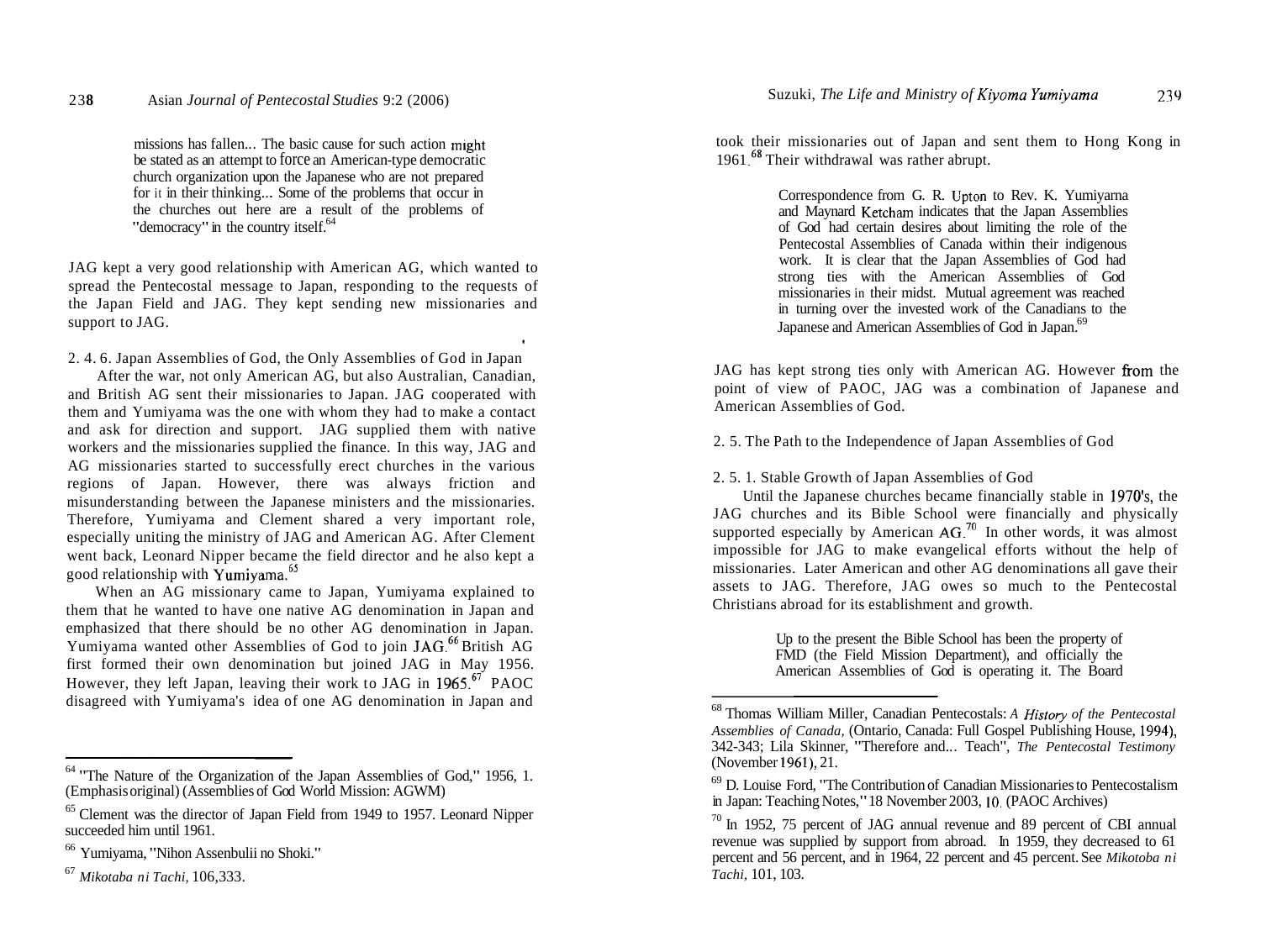consisted of three missionaries and two nationals. In 1966, Mr. Ketcham indicated that once the JAG could cany the operation of the Bible School financially by at least 213, then negotiations could be started for an official transfer to the JAG. Now that this goal has been reached, the brethren requested that this matter be considered.<sup>71</sup>

Yumiyama insisted on keeping Japanese ministers in charge of JAG, and succeeded in doing so with the cooperation of American AG. As time passed, American AG also slowly gave their existing rights over to JAG. The Japan Field Fellowship Minutes of April 1970 give one such example:

> It was moved that the chairman send a letter to Springfield stating that the Field Fellowship recommends that all responsibility of the administration of Central Bible Institute of Tokyo be given to the Japan Assemblies of God."<br>Seconded and carried.<sup>72</sup>

# 2. 5.2. Evangelism done by Japan Assemblies of God

As the general superintendent of JAG, Yumiyama showed strong leadership. His idea was to start as many churches as possible in different parts of Japan. He wanted a church in each prefecture. He called it "parachute evangelization".<sup>73</sup> Many CBI/C graduates were sent with only minimal financial support to places where there were no Pentecostal churches and sf course no one to help them. Often missionaries were their patrons. Those young Japanese ministers were willing to sacrifice their lives to evangelize Japan. God's timing was great and many capable youths came to attend CBI/C after the war. They became ministers and were scattered all over Japan.

# 2. 5. 3. Yumiyama in Japanese Christendom

Pentecostals were treated as heretics for a long time among Christians in Japan, therefore, they had to live on the edges of Japanese

Christendom for a long time. Holiness leader, Juji Nakada (1870-1939), often attacked the Pentecostals from the pulpit.<sup>74</sup> Yumiyama recalled that Nakada called the Pentecostal "Seiyo Kitsune-tsuki" [one hypnotized by a fox]. **75** Although the main line denominations did not pay much attention to the Pentecostals, Nakada's voice echoed strongly among Evangelical Christians in Japan for a long time. AG missionaries and JAG started work with other Evangelical Christians from the early 1950s; however, it took a long time for them to be fully accepted. In this way, sadly, Yumiyama was not appreciated in Japanese Christendom until the Pentecostal/Charismatic movement spread all over the world and its influence was inevitable and JAG had become one of the fastest growing denominations in Japan

For this reason, Yumiyama had no Japanese Christian teacher or mentor.<sup>76</sup> Furthermore, he could not find any close friends among Japanese Christians. He had the JAG denomination, his students and disciples, hut he had no one with whom to share his burden. It was he who carried the great part of the burden of JAG and CBIIC. He had to stand alone for a long tinre in Japanese Christendom. receiving all kinds of criticism

# 2. 5. 4. Final Years of Ministry

From 1970 to 1971, Yumiyama traveled abroad and visited other Pentecostal churches and denominations. After visiting Europe, he went to the U. S. in Dallas, Texas to attend the 1970 World Pentecostal Conference. He traveled back to the U. S. to attend the 1971 Annual Conference of the General Council in Topeka, Kansas. Christians of the same faith welcomed Yumiyama wherever he went. American AG seemed to view Yumiyama as a good leader for JAG and gave him a chance to talk at the 1971 Annual Conference.

Yumiyama became the Pastor Emeritus of Shinsho Church in 1953. He received an Honorary Doctoral Degree from the University of Southern California (presently Vanguard University of Southern California) in 1971. He retired from the position of General Superintendent of JAG in 1973 and became the General Superintendent Emeritus. He retired as president of CBC in 1992 and became President

**<sup>7</sup>1** "Transfer the Bible School to the JAG," Special Combined Meeting of the Riii and JFF Executives, JFF Papers, September 1969. (CBC Archives) "Riji" means "board member(s)" in Japanese.

**<sup>72</sup>**"Bible School Transfer", Japan Field Fellowship Annual Business Meeting, 3 **<sup>1</sup>** March -4 April 1970, JFF Papers, 5. (CBC Archives).

**<sup>73</sup>**Yumiyama, "Nihon Assenbulii Kyodan no Shoki."

**<sup>74</sup>**"However, strangely, this person (Juji Nakada) hated the Pentecostals, and at each conference he attacked them at least once. Therefore, this denomination was sure that the Pentecostals were heretics." Kawasaki, 79-80.

**<sup>75</sup>**Kiyoma Yumiyama, Interview, conducted by the author, 7 December 2000.

**<sup>76</sup>** Yumiyama, "Kenzen."